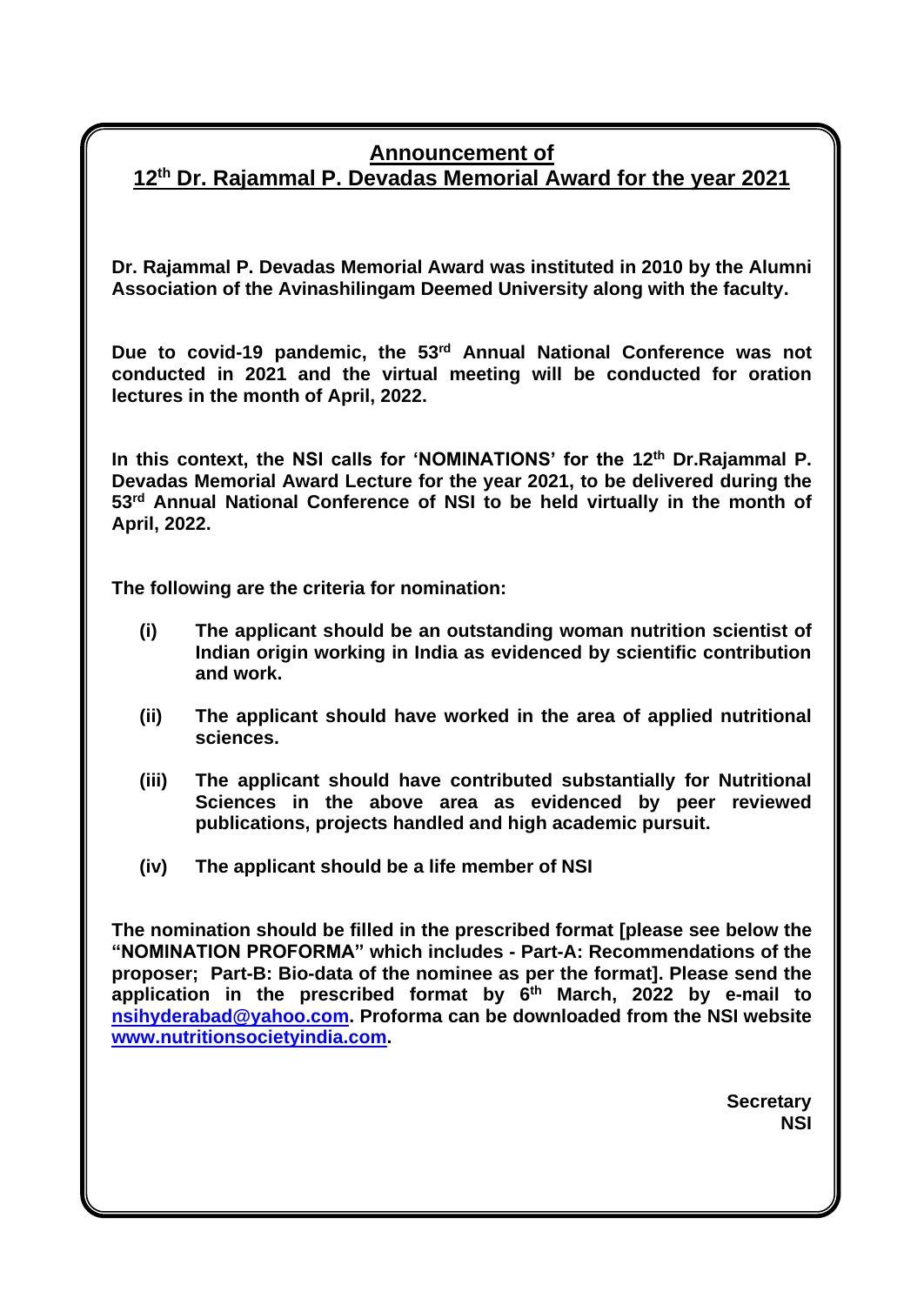# **NOMINATION PROFORMA**

### **12 th Dr. Rajammal P. Devadas Memorial Award for the year 2021**

## **PART – A**

#### **RECOMMENDATIONS OF THE PROPOSER**

[A precise statement on nominee's professional / scientific standing and achievements in 150 words]

Name of the nominee:

Place:

Date:<br>
Place:<br>
Place:<br>
Name: Affiliation: Address:

## **PART – B**

#### **BIO-DATA OF THE NOMINEE**

| 1. |                                                                       |                                                                                                                       |  |  |  |  |
|----|-----------------------------------------------------------------------|-----------------------------------------------------------------------------------------------------------------------|--|--|--|--|
| 2. | Affiliation:                                                          | <u> 1989 - Johann John Stone, markin fan de Amerikaansk kommunister (</u>                                             |  |  |  |  |
| 3. | Date of Birth:                                                        | <u> 1989 - Johann Stoff, deutscher Stoff, der Stoff, der Stoff, der Stoff, der Stoff, der Stoff, der Stoff, der S</u> |  |  |  |  |
| 4. | Address for correspondence:                                           |                                                                                                                       |  |  |  |  |
|    |                                                                       |                                                                                                                       |  |  |  |  |
|    |                                                                       |                                                                                                                       |  |  |  |  |
|    |                                                                       |                                                                                                                       |  |  |  |  |
|    |                                                                       |                                                                                                                       |  |  |  |  |
|    |                                                                       | FAX.: ______________________________                                                                                  |  |  |  |  |
|    |                                                                       |                                                                                                                       |  |  |  |  |
| 5. | <b>Educational Qualification</b><br>University<br>  College<br>Degree | Year of passing   Division                                                                                            |  |  |  |  |